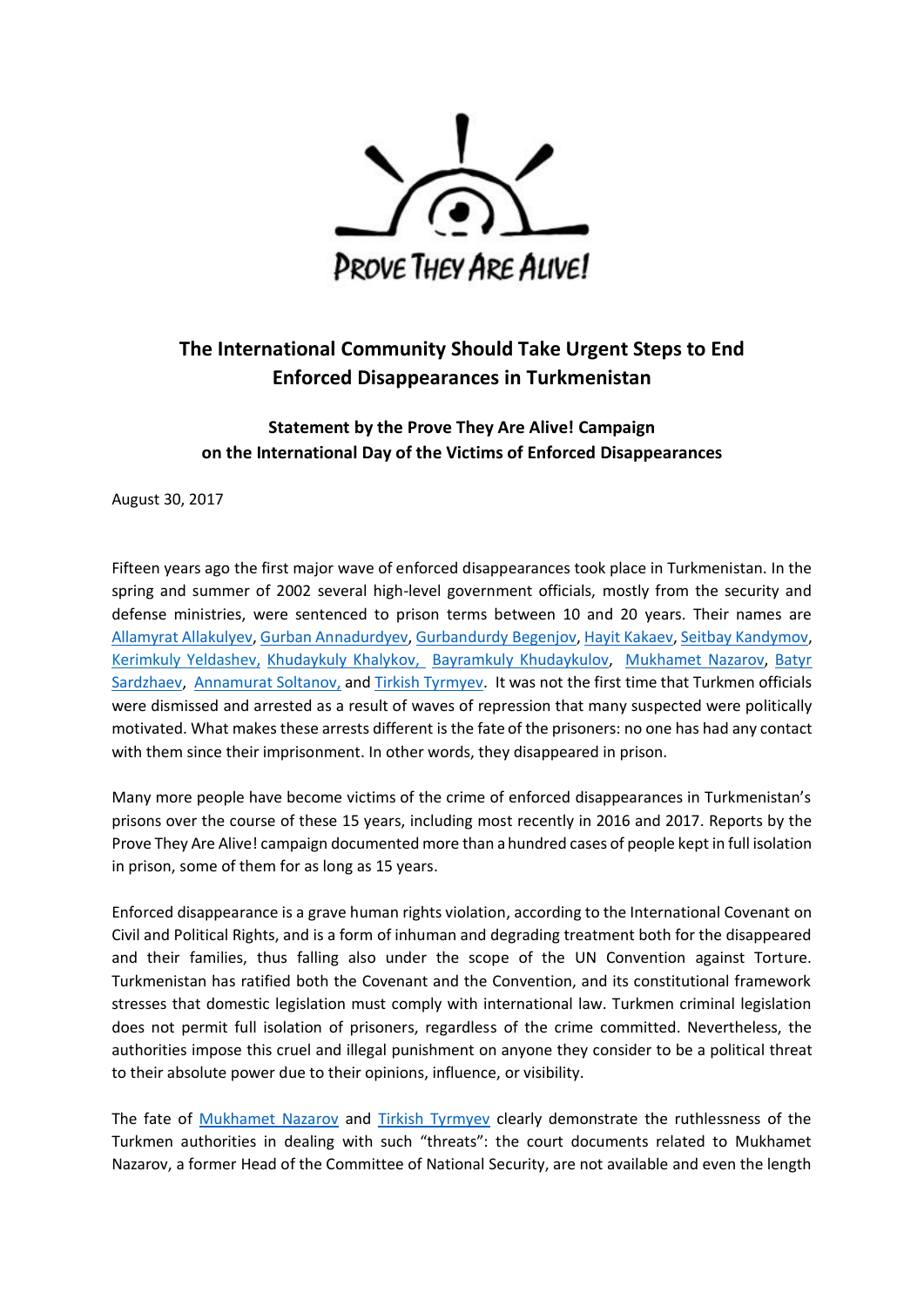of his sentence is not clear. Tirkish Tyrmyev's prison term should have ended in March 2012: instead, a few days before his expected release, his family was informed of an additional 7-year term for alleged violations of prison rules, about which no details were provided and no documentation is available. He died in January 2017, two [years before the end of this second prison term.](https://provetheyarealive.org/the-state-of-political-prisoners-in-turkmenistan-demands-immediate-action-by-the-international-community/) 

Most of the disappeared were arrested following a wave of repressions that shook the country in the early 2000s. The largest group of disappeared was accused of an assassination attempt on then President of Turkmenistan Saparmurat Niyazov on November 25, 2002. More than 60 people were convicted then on charges of direct involvement in the alleged coup attempt. Some of them have died in prison while the fate of many others remains unknown. This massive wave of arrests prompted the Organization for Security and Cooperation in Europe to launch its Moscow Mechanism, which allows OSCE participating states to investigate and address serious human rights problems taking place in any OSCE state. An OSCE Special Rapporteur for Turkmenista[n described in detail](http://www.osce.org/files/documents/0/5/18372.pdf) the extensive human rights violations that were perpetrated during the arrest, trial, and subsequent imprisonment of those involved in the alleged coup attempt. Among these violations, the report noted incommunicado detentions. The situation was in the focus of attention of two UN General Assembly resolutions in 2003 and 2004. In 2006, the situation of the disappeared was again referred to in the [UN Secretary](https://documents-dds-ny.un.org/doc/UNDOC/GEN/N06/552/49/PDF/N0655249.pdf?OpenElement)  [General's Report on Human Rights in Turkmenistan](https://documents-dds-ny.un.org/doc/UNDOC/GEN/N06/552/49/PDF/N0655249.pdf?OpenElement).

Since the Prove They Are Alive! campaign was launched in 2013, international organizations and many governments have consistently demanded that Turkmenistan cease this practice. The UN Committee on Human Rights and the UN Committee against Torture recently stressed enforced disappearances as a grave and persistent violation by Turkmenistan of the UN Convention Against Torture and of the ICCPR in their Concluding Observations on Turkmenistan of [November 2016](http://tbinternet.ohchr.org/_layouts/treatybodyexternal/Download.aspx?symbolno=CAT/C/TKM/CO/2&Lang=En) and [March 2017.](http://tbinternet.ohchr.org/_layouts/treatybodyexternal/Download.aspx?symbolno=CCPR/C/TKM/CO/2&Lang=En) The European Union regularly tries to find a solution through its annual Human Rights Dialogue with Turkmenistan; in 2015 and 2016, the European Parliament twice [suspended its approval](http://www.europarl.europa.eu/RegData/etudes/ATAG/2016/583846/EPRS_ATA(2016)583846_EN.pdf) of a [Partnership and Cooperation Agreement between the EU and Turkmenistan](http://www.europarl.europa.eu/RegData/etudes/ATAG/2016/583846/EPRS_ATA(2016)583846_EN.pdf) on human rights grounds, including enforced disappearances. In October 2014, the UN Human Rights Committee [issued a](http://docstore.ohchr.org/SelfServices/FilesHandler.ashx?enc=6QkG1d%2FPPRiCAqhKb7yhsukPtYsnxNH1DBeueuCbK4gjvkz7RiSjoooNDhey%2FtyT7QMJ5pz0ZW3sN8bi2L8MN1b007I7DzcfFoiOfzozvN8SPaAGolp0ku%2BH6i%2FQ3h0B063deLVS09O0UyZZnWdkwA%3D%3D)  [decision](http://docstore.ohchr.org/SelfServices/FilesHandler.ashx?enc=6QkG1d%2FPPRiCAqhKb7yhsukPtYsnxNH1DBeueuCbK4gjvkz7RiSjoooNDhey%2FtyT7QMJ5pz0ZW3sN8bi2L8MN1b007I7DzcfFoiOfzozvN8SPaAGolp0ku%2BH6i%2FQ3h0B063deLVS09O0UyZZnWdkwA%3D%3D) on the case of [Boris Shikhmuradov,](https://provetheyarealive.org/the-disappeared/75-shikhmuradov-boris/) former Minister of Foreign Affairs of Turkmenistan, acknowledging him as a victim of enforced disappearance and numerous other human rights violations. The Committee ruled that Turkmenistan is under obligation to disclose information about where he is detained, provide him and his family with an effective remedy, and prevent similar violations in the future. After almost three years, [Turkmenistan has not reacte](https://provetheyarealive.org/on-forced-disappearances-in-turkmenistan-and-the-case-of-boris-shikhmuradov/)d to this decision.

In spite of sustained pressure from the international community, the Turkmen authorities have failed to disclose information about the disappeared to their families, Turkmen society, and the international community, have not implemented relevant decisions by inter-governmental bodies, and have avoided taking any significant steps to end this gross violation of human rights, instead simulating an ineffective "dialogue" with international organizations on this issue.

Recent death in custody of yet another victim of enforced disappearances is a stark reminder of the urgency of the situation: The former Head of the Security Service of the President of Turkmenistan, Akmurad Redjepov, died in prison on August 10, 2017, after 10 years of having been held in custody without any contact with the outside world. Altogether, at least five people from the Prove They Are Alive! list of the disappeared died in prison between December 2015 and August 2017, according to media reports and information from relatives.